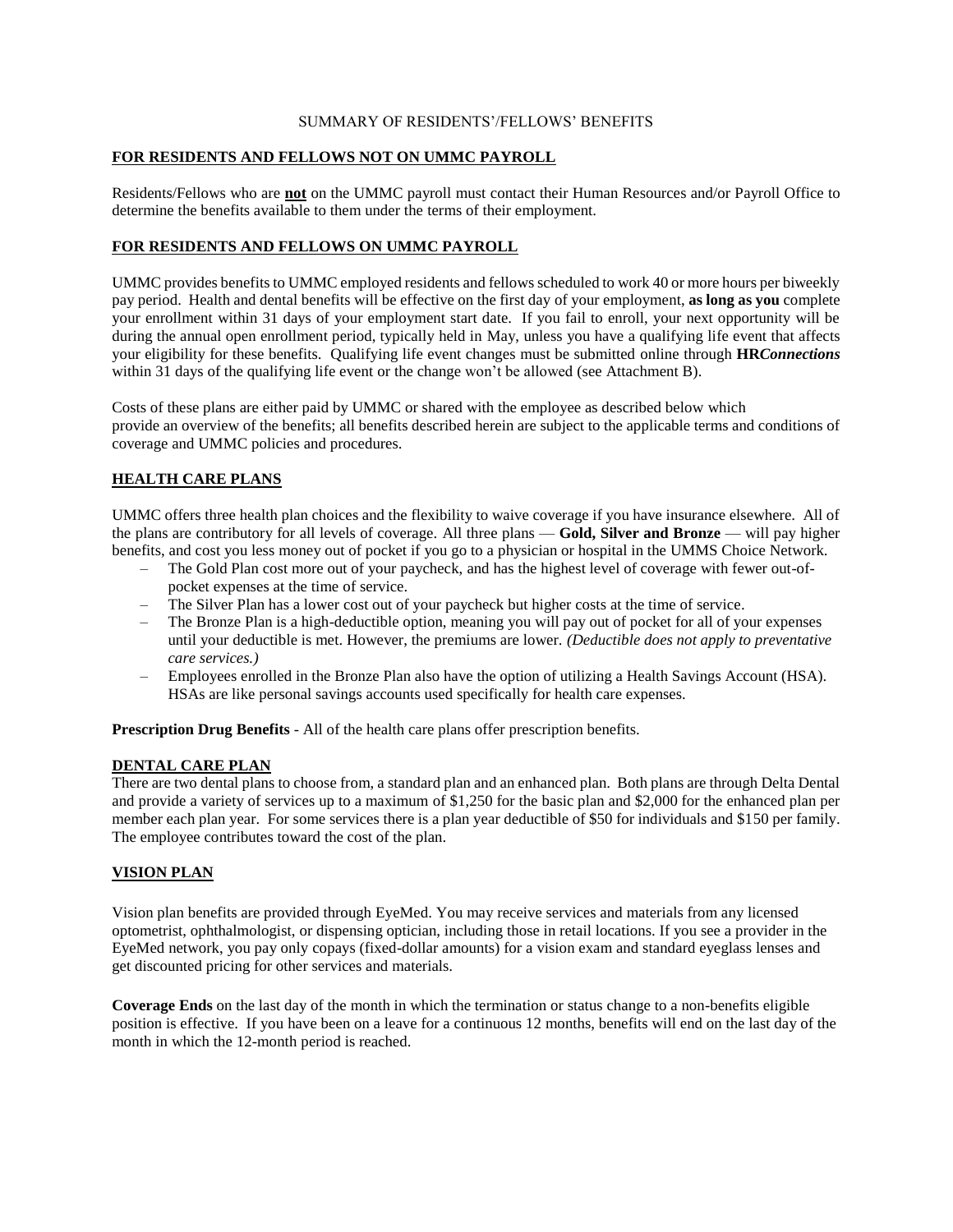### **PAY DUE TO ABSENCES OR ILLNESSES**

Residents and Fellows accrue 15 days of sick time per year. If you are sick or injured and cannot work you must apply for short term disability. See Policy GMS-E Leave of Absence Benefits

### **DISABILITY INSURANCE**

UMMC provides you with Short and Long Term disability income protection. Benefits are available if you are determined to be disabled as defined by the Plan.

The **Short Term Disability** plan covers benefit-eligible residents and fellows scheduled to work 40 or more hours per pay period. You are eligible to receive 60% of your weekly base salary up to a maximum of \$2,500 per week after the 7-day elimination period. Benefits may continue for a maximum of 180 days. Beyond 180 days, you may be eligible for long term disability.

The **Long Term Disability** plan covers residents and fellows who work at least 40 hours per pay period. The benefit pays 60% of monthly base salary after short term disability benefits and all paid leave has been exhausted.

### **LIFE INSURANCE**

UMMC provides a basic life insurance benefit that is equal to 100% of your base salary, up to \$50,000. The carrier is VOYA Insurance Company and the cost of the insurance is paid by UMMC.

UMMC offers the opportunity to purchase supplemental term life insurance to benefit-eligible employees. You may purchase additional insurance for yourself, your spouse, and dependent children at competitive, age-rated premiums. Payments are made through the convenience of payroll deductions. The maximum benefit allowed is \$750,000.

### **UMMC 403(b) PLAN**

All employees who receive regular paychecks from UMMC may participate in the Retirement Savings Program - 403(b) Plan. This voluntary program allows you to contribute money for long-term savings on a tax deferred basis.

### **FLEXIBLE SPENDING ACCOUNTS (FSAs)**

UMMC offers a Health Care and Dependent Care Flexible Spending Account Program. The program runs from 7/1 through 6/30. FSAs allow you to set aside pretax dollars through payroll deduction to pay for eligible health and/or childcare expenses. You must enroll within 31 days of your employment start date. If you fail to enroll, your next opportunity will be during the annual open enrollment period, held in May, unless you have a qualifying life event that affects your eligibility for these benefits. Qualifying life event changes must be submitted online through **HR***Connections* within 31 days of the qualifying life event or the change won't be allowed.

### **PAID LEAVE BENEFITS**

Residents and Fellows scheduled to work 64 or more hours per bi-weekly pay period are entitled to 120 hours of vacation leave per contract year. Balances do not carry forward into the next contract year, and there is no pay-out for unused vacation leave. See Policy GMS-N Paid and other Leave Benefits

### **HIV BENEFIT**

This benefit provides additional compensation to employees who contract HIV as a result of an on-the job HIV exposure at UMMC. It pays a lump sum equal to twice an employee's annual base salary up to a maximum benefit of \$250,000. The benefit will be paid after the employee has been diagnosed as being HIV positive within six months of an on-the-job HIV exposure at UMMC. The benefit is paid by UMMC.

#### **MILITARY TRAINING LEAVE**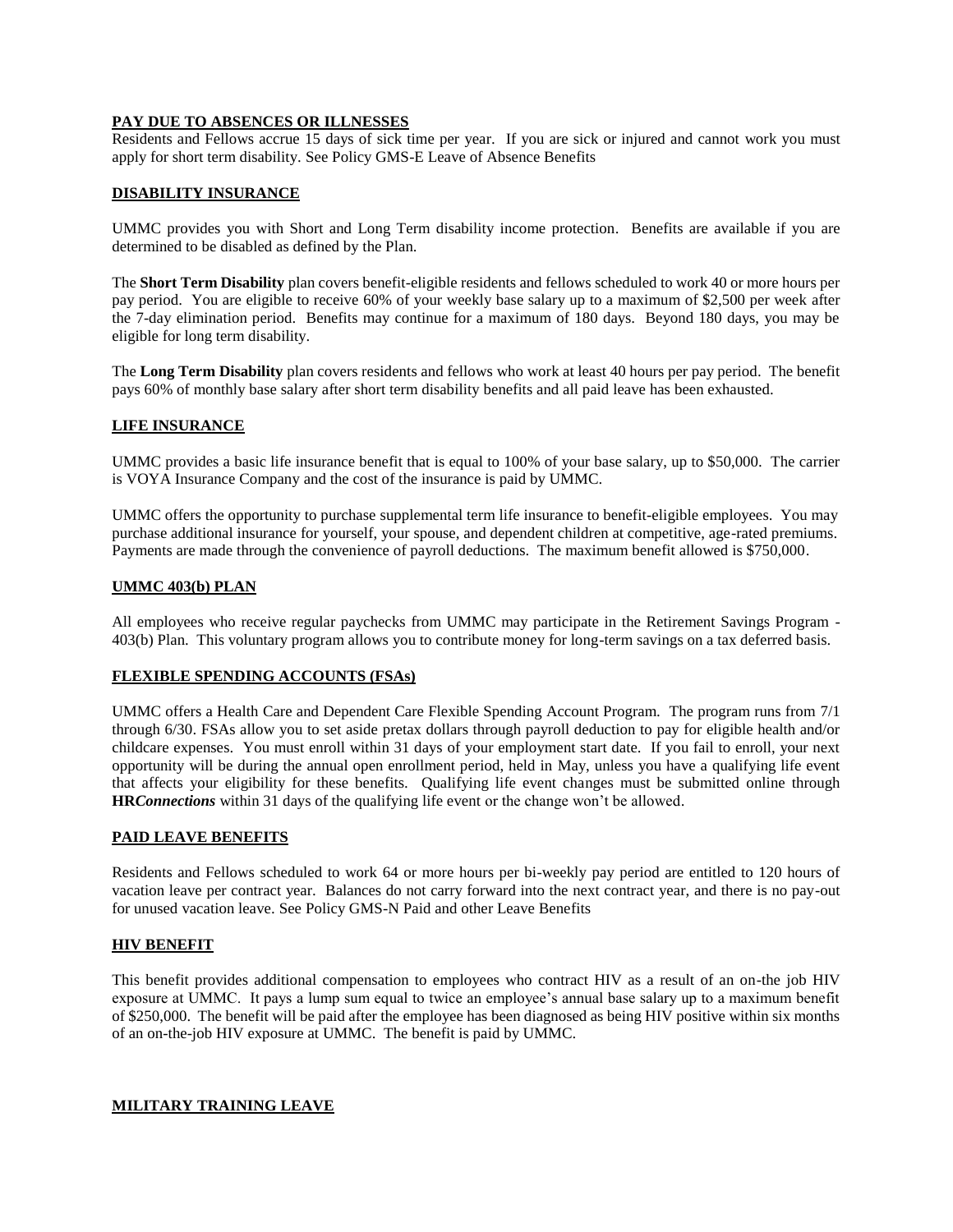If you are a member of the National Guard or the Federal Military Reserve, you are permitted up to two weeks of leave per year for military training. If your military pay is less than your normal wages, UMMC will pay the difference. Other military leave will be approved in accordance with applicable federal law.

### **CONTINUING EDUCATION BENEFIT**

The Medical Center provides the Employee Continuing Education benefit for registration fees for current job-related conferences and seminars, advanced certification exam fees, certification review course fees, tuition costs for non-credit courses that offer continuing education units (CEUs), professional dues, etc. Additional details regarding eligibility, benefit amounts, eligible expenses, and application, see UMMC HR Policy 4.1.0 Education Assistance Policy.

## **EMPLOYEE TUITION REIMBURSEMENT/EDUCATIONAL ASSISTANCE PROGRAM**

The Medical Center reimburses up to \$3,000 for undergraduate studies per calendar year and up to \$5,000 for graduate studies per calendar year. Employees will be reimbursed for 100% of tuition costs if attending an accredited college or university up to the maximum benefit for full-time and part-time employees (a part-time employee will receive prorated benefits). Employees who matriculate from undergraduate to graduate courses within the same calendar year will be capped at \$5,000 for reimbursement. Employee Tuition Reimbursement will cover tuition fees, registration fees (excluding late registration charges), applicable lab fees (labs that are associated with science or clinical courses) and challenge exams. See UMMC HR Policy 4.0.0 Educational Assistance Program for additional details regarding eligibility, reimbursement process and eligible schools.

## **DIRECT DEPOSIT**

UMMC offers you the convenience of having your bi-weekly pay directly deposited into up to three accounts of your choice at any financial institution.

### **WORKER'S COMPENSATION**

You are covered for medical expenses and lost work time due to injury or illness that is job-related. Also, your survivors are protected in case of your death due to a job-related injury or illness.

### **EMPLOYEE ASSISTANCE PROGRAM**

The Employee Assistance Program (EAP) is a free, confidential counseling and referral service available to all employees and their family members. The EAP is staffed by trained mental health professionals, and all EAP services are provided free of charge to employees. This program is separate from the health plans provided by UMMC.

### **PHYSICIAN IMPAIRMENT AND COUNSELING PROGRAM**

Information about physician impairment, including substance abuse, counseling and other support services is contained in the UMMC Physician Impairment and Counseling policy (Policy # GMS-M). UMMC will provide Resident/Fellow with access to appropriate and confidential counseling, medical and psychological support services

### **MTA COMMUTER BENEFIT PROGRAM**

The MTA Commuter Benefit Program allows employees to order and save money on their monthly MTA pass through the convenience of pre-tax, payroll deductions. MTA passes can be used for unlimited travel on local buses, the Light Rail or the Metro Subway.

### **CAREBRIDGE WORK-LIFE SERVICES PLAN**